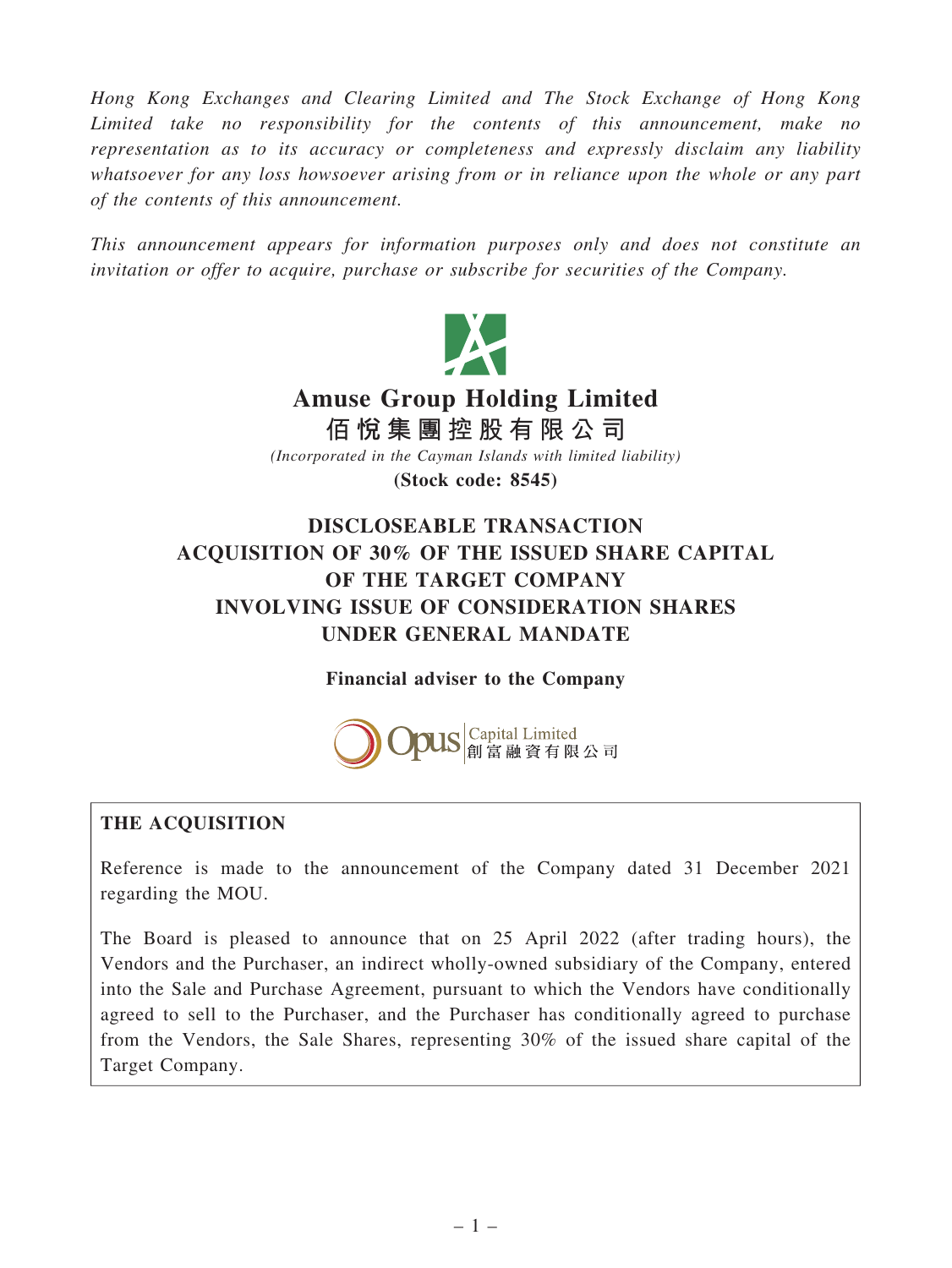The Consideration is HK\$10,000,000 which shall be fully settled and discharged by the allotment and issue of 192,307,692 Consideration Shares at the Issue Price of HK\$0.052 per Consideration Share to the Vendors at Completion. The Consideration Shares will be issued under the General Mandate.

# GEM LISTING RULES IMPLICATIONS

As one or more of the applicable percentage ratios (as calculated in accordance with Rule 19.07 of the GEM Listing Rules) are more than 5% but all applicable percentage ratios are less than 25%, the Acquisition constitutes a discloseable transaction of the Company under Chapter 19 of the GEM Listing Rules and is therefore subject to the reporting and announcement requirements under the GEM Listing Rules.

As Completion is subject to and conditional upon fulfilment or waiver (as the case maybe) of the conditions precedent set out in the Sale and Purchase Agreement and the Completion may or may not proceed. Shareholders and potential investors of the Company are advised to exercise caution when dealing in the securities of the Company.

# DISCLOSEABLE TRANSACTION

Reference is made to the announcement of the Company dated 31 December 2021 regarding the MOU.

The Board is pleased to announce that on 25 April 2022 (after trading hours), the Vendors and the Purchaser, an indirectly wholly-owned subsidiary of the Company, entered into the Sale and Purchase Agreement, pursuant to which the Vendors have conditionally agreed to sell to the Purchaser, and the Purchaser has conditionally agreed to purchase from the Vendors, the Sale Shares, representing 30% of the issued share capital of the Target Company.

Major terms of the Sale and Purchase Agreement are set out below.

# THE SALE AND PURCHASE AGREEMENT

Date 25 April 2022 (after trading hours)

- **Parties** (*Note 1*) (i) Vendor A, a citizen of the PRC, who holds 75% of the issued share capital in the Target Company prior to the Acquisition;
	- (ii) Vendor B, a citizen of the PRC, who holds 25% of the issued share capital in the Target Company prior to the Acquisition; and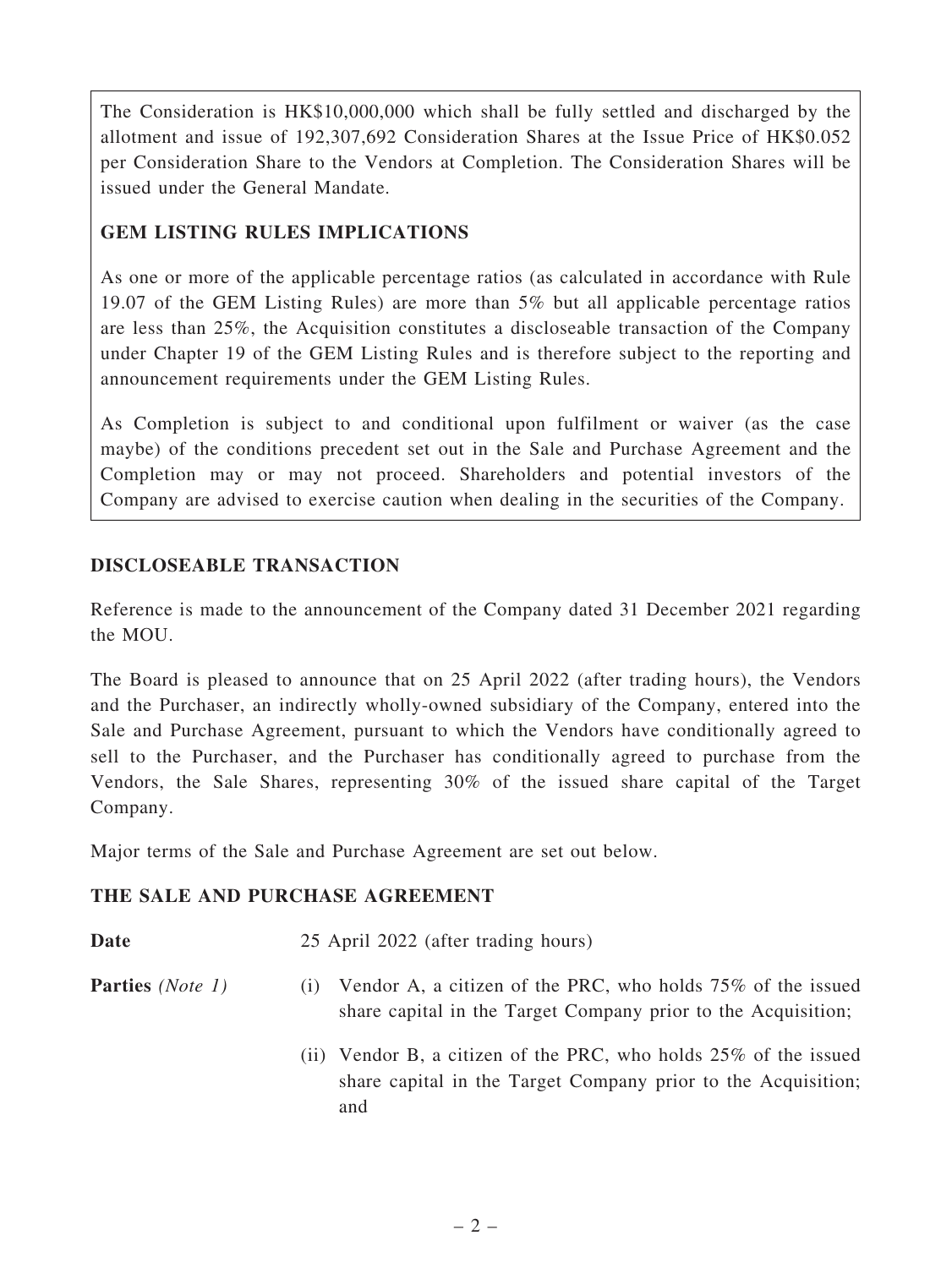(iii) Amuse Luck Limited, a company incorporated in Hong Kong with limited liability and an indirect wholly-owned subsidiary of the Company, as the Purchaser.

Note 1: Vendor A and Vendor B are collectively referred to as the ''Vendors'' and each as a ''Vendor''

To the best of the Directors' knowledge, information and belief having made all reasonable enquiries, the Vendors and their associates are third parties independent of the Company and its Connected Persons.

Upon the allotment and issue of the Consideration Shares to the Vendors as settlement of the Consideration at Completion, Vendor A will become a Substantial Shareholder, holding approximately 12.10% of the issued share capital of the Company as enlarged by the allotment and issue of the Consideration Shares and thus a Connected Person of the Company.

#### Assets to be acquired

Pursuant to the Sale and Purchase Agreement, the Purchaser has conditionally agreed to acquire, and the Vendors have conditionally agreed to sell the Sale Shares. The Sale Shares, representing 30% of the issued share capital of the Target Company, will be sold free from all encumbrances together with all rights to any dividend or other distribution declared, made or paid after the date of the Sale and Purchase Agreement. Details of the Target Group are set out in the section headed ''Information of the Target Group'' below.

#### **Consideration**

The Consideration in the sum of HK\$10,000,000 shall be fully settled and discharged by the allotment and issue of 192,307,692 Consideration Shares at the Issue Price of HK\$0.052 per Consideration Share to the Vendors at Completion. The Vendor A will be allotted 144,230,769 Consideration Shares and the Vendor B will be allotted 48,076,923 Consideration Shares.

#### Basis of determination of the Consideration

The Consideration was determined after arm's length negotiations between the Purchaser and the Vendors taking into account (i) the Valuation on the entire equity interest in DongYiQuan, the principal operating company of the Target Group, of approximately HK\$37.3 million as at 31 March 2022 as prepared by the Valuer based on market approach by reference to comparable companies; (ii) the effective 27% equity interest in DongYiQuan to be held by the Purchaser through its 30% shareholding in the Target Company upon Completion; (iii) the historical financial performance of the Target Group;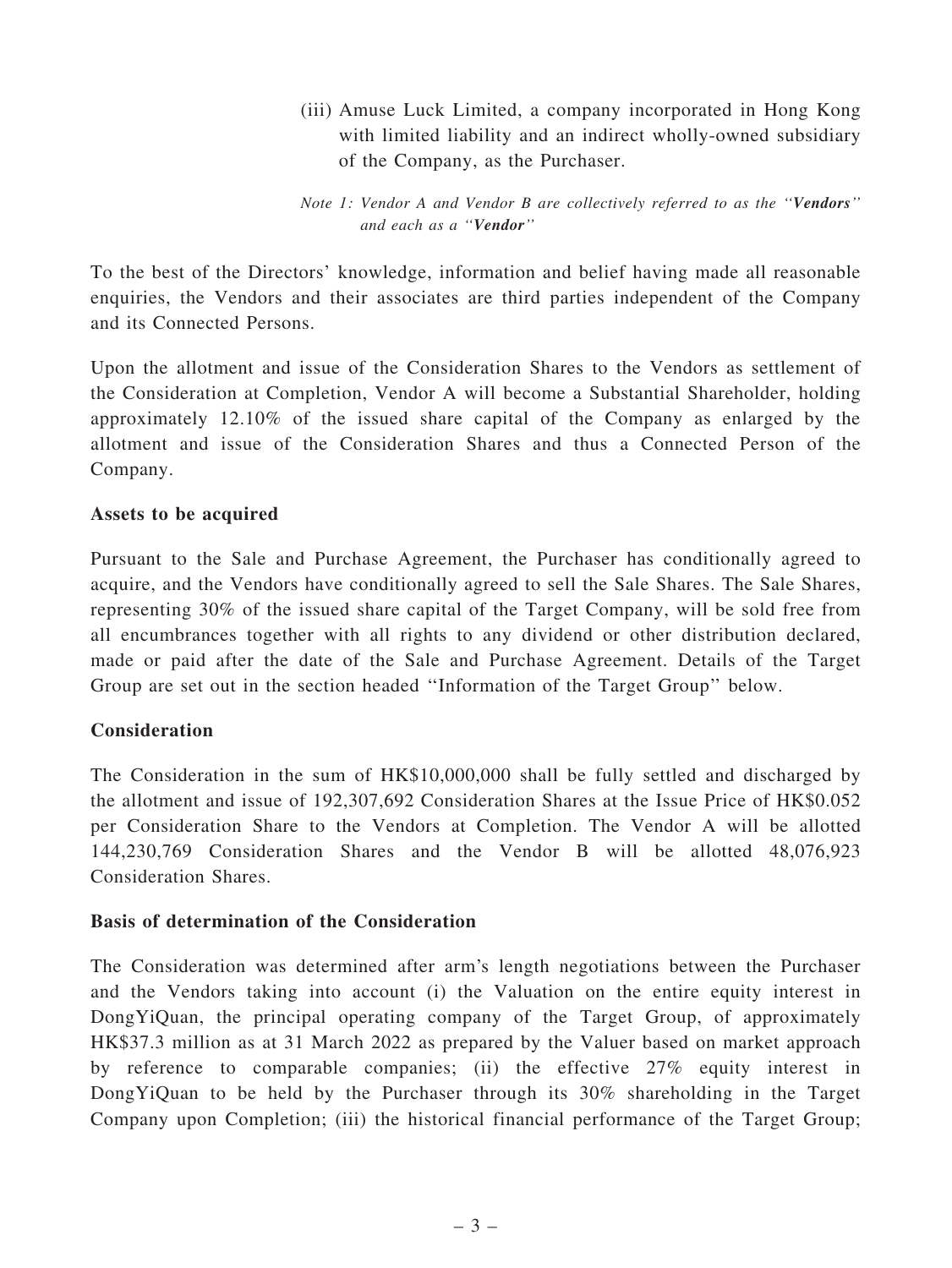(iv) the future prospects of the Target Group; and (v) the reasons for and benefits of the Acquisition as set out in the section headed ''Reasons for and benefits of the Acquisition'' below.

In light of the above, the Directors consider that the Acquisition is on normal commercial terms, which are fair and reasonable and in the interests of the Company and Shareholders as a whole.

#### Issue of the Consideration Shares

The 192,307,692 Consideration Shares represent:

- (a) approximately 19.23% of the total issued share capital of the Company as at the date of this announcement; and
- (b) approximately 16.13% of the total issued share capital of the Company as enlarged by the allotment and issue of the Consideration Shares.

The Consideration Shares will be allotted and issued under the General Mandate at Completion. As at the date of this announcement, no Share has been allotted and issued under the General Mandate and the number of Consideration Shares represents approximately 96.15% of the maximum number of new Shares that could be allotted and issued under the General Mandate. Accordingly, the allotment and issue of the Consideration Shares is within the limit of the General Mandate and is not subject to the approval of the Shareholders.

# Issue Price

The Issue Price of the Consideration Shares of HK\$0.052 per Consideration Share:

- (a) represents a discount of 20% to the closing price of HK\$0.065 per Share as quoted on the Stock Exchange on 25 April 2022, being the date of the Sale and Purchase Agreement; and
- (b) is equal to the average closing price of approximately HK\$0.052 per Share as quoted on the Stock Exchange for the five consecutive trading days up to and including the date of the Sale and Purchase Agreement.

The Issue Price was determined after arm's length negotiation between the Vendors and the Purchaser with reference to the prevailing market price of the Shares. The Directors consider that the Issue Price is fair and reasonable and in the interests of the Company and its Shareholders as a whole.

An application will be made to the GEM Listing Committee for the listing of, and permission to deal in, the Consideration Shares. The Consideration Shares, when issued upon Completion, will rank *pari passu* in all respects with the existing Shares then in issue.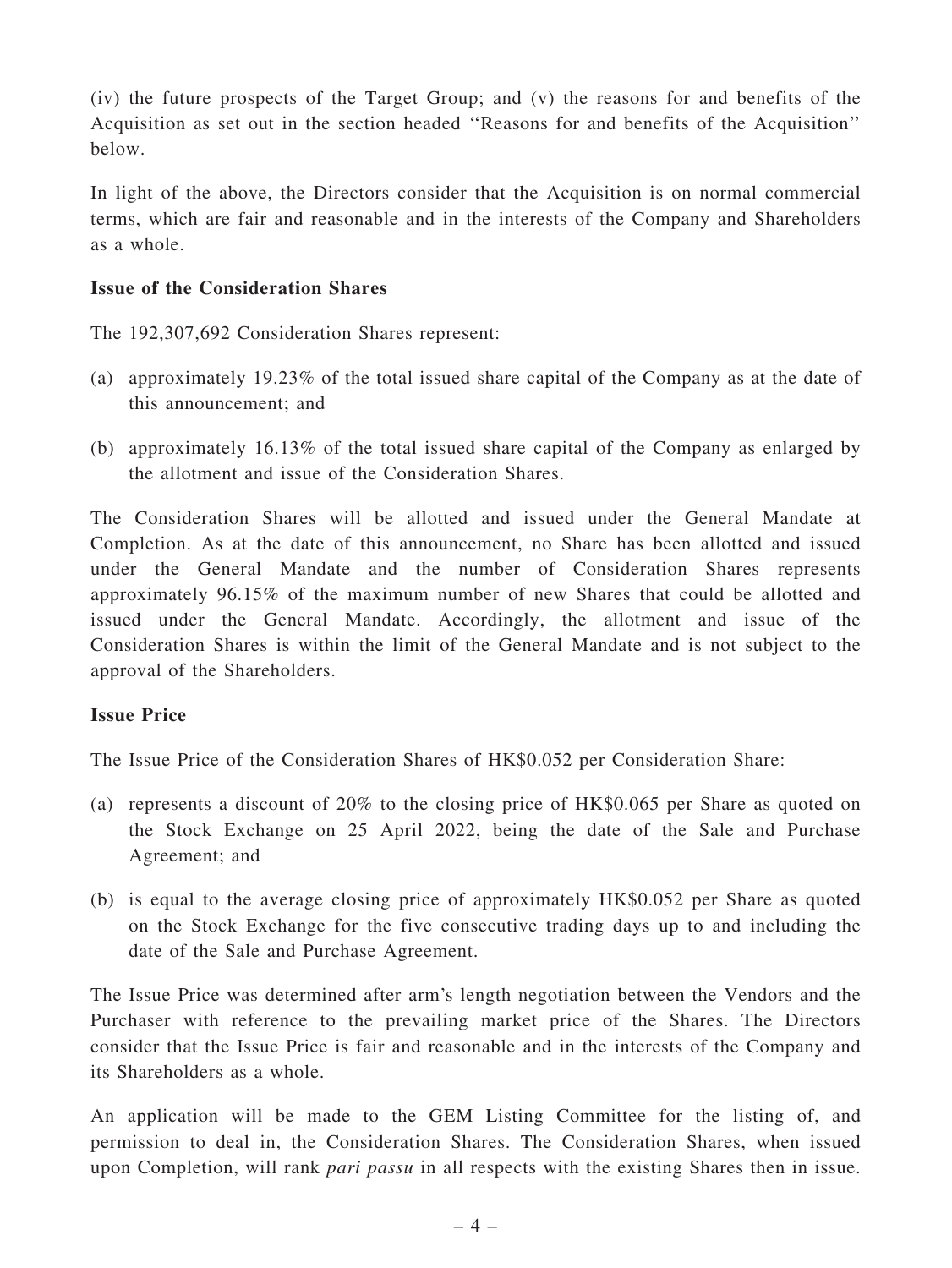#### Conditions precedent

Completion shall be subject to the following conditions precedent having been fulfilled or waived (as the case may be):

- (i) the Purchaser being reasonably satisfied with the results of the due diligence review on the Target Group including but not limited to the assets, indebtedness, operation and financial aspect of the Target Group;
- (ii) the Vendors and the Target Company having obtained all necessary consent and approval relating to the Acquisition;
- (iii) the Purchaser having obtained all necessary consent and approval relating to the Acquisition;
- (iv) a legal opinion having been issued by a PRC legal adviser appointed by the Purchaser on the matters relating to the Acquisition in the form and substance to the satisfaction of the Purchaser;
- (v) the GEM Listing Committee having granted the listing of and permission to deal in the Consideration Shares;
- (vi) the warranties remaining true and accurate and not misleading from the date of the Sale and Purchase Agreement until the date of Completion; and
- (vii)the Purchaser being satisfied that there being no material adverse change to the members of the Target Group.

The Purchaser is entitled to waive by written notice conditions (i), (vi) and (vii) set out above by written notice. Other conditions precedent is not capable of being waived by either party. In the event that the above conditions are not fulfilled or waived (as the case may be) on or before 30 June 2022 (or such later date that may be agreed by both parties in writing), the Sale and Purchase Agreement shall cease to be effective and the parties shall be released from all obligations and liabilities thereunder (save for any antecedent breach).

# Completion

Subject to the fulfilment or waiver (as the case may be) of the conditions precedent set out in the Sale and Purchase Agreement, Completion shall take place on the Completion Date.

Upon Completion, (i) the financial results of the Target Company will not be consolidated into the Company; and (ii) Vendor A will become a Substantial Shareholder of the Company, holding approximately 12.10% of the issued share capital of the Company as enlarged by the allotment and issue of the Consideration Shares.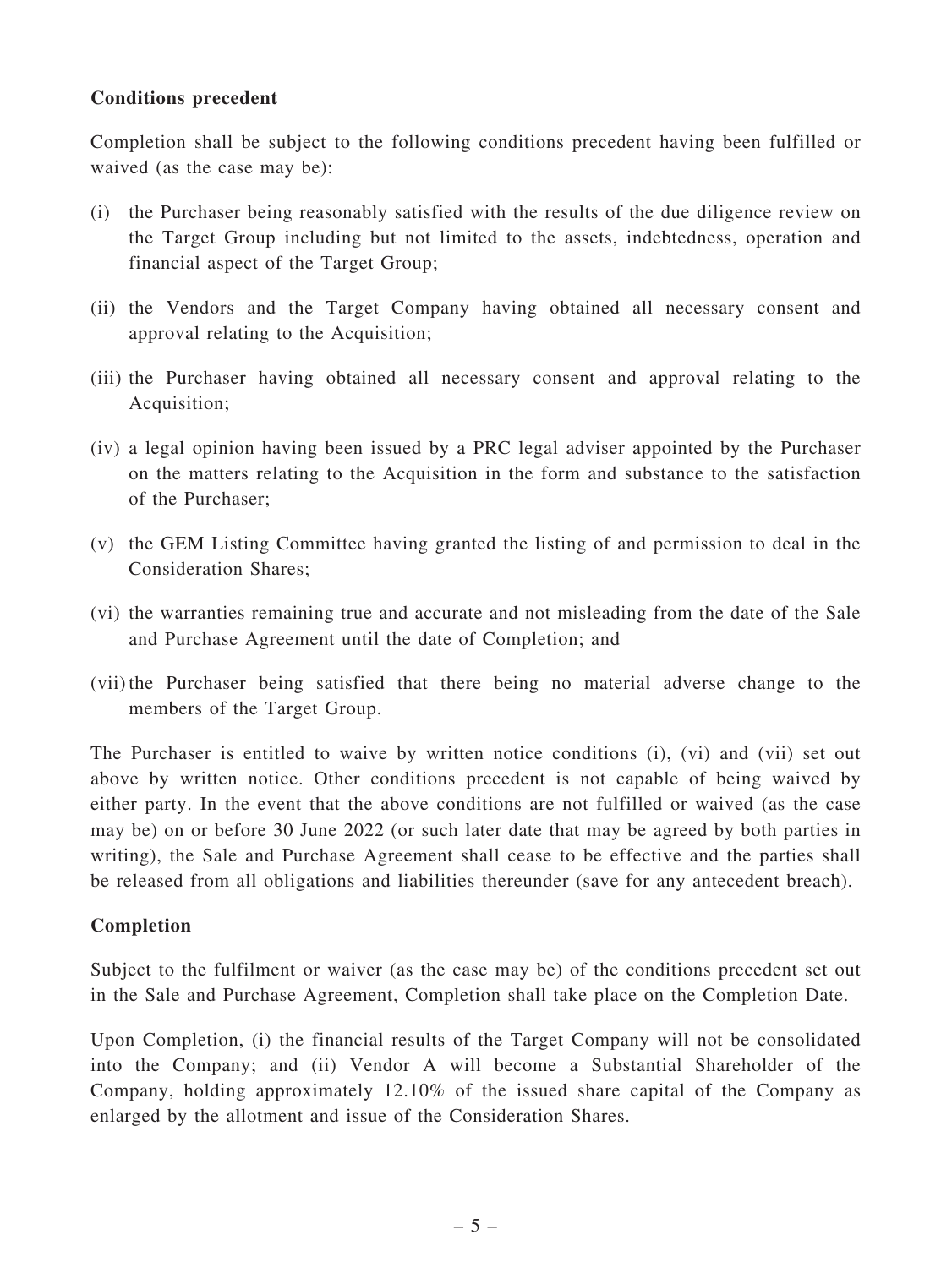#### EFFECT OF THE ACQUISITION ON THE SHAREHOLDING STRUCTURE

Set out below is the shareholding structure of the Company (i) as at the date of this announcement; and (ii) immediately after the allotment and issue of the Consideration Shares:

|                           | (i) As at the date of<br>this announcement |              | (ii) Immediately after the<br>allotment and issue of the<br><b>Consideration Shares</b> |              |
|---------------------------|--------------------------------------------|--------------|-----------------------------------------------------------------------------------------|--------------|
|                           | No. of Shares                              | $approx. \%$ | No. of Shares                                                                           | $approx. \%$ |
| Infinite Force Holdings   |                                            |              |                                                                                         |              |
| Ltd. $(Note)$             | 180,800,000                                | 18.08%       | 180,800,000                                                                             | 15.16%       |
| Vendor A                  |                                            |              | 144,230,769                                                                             | 12.10%       |
| Vendor B                  |                                            |              | 48,076,923                                                                              | 4.03%        |
| Other public Shareholders | 819,200,000                                | 81.92%       | 819,200,000                                                                             | 68.71%       |
| Total                     | 1,000,000,000                              | 100.00%      | 1,192,307,692                                                                           | 100.00%      |

Note: Infinite Force Holdings Ltd., a company incorporated in the BVI on 18 October 2016 and an investment holding company, is wholly and beneficially owned by Mr. Li Wai Keung who is the chairman and an executive Director of the Company. Therefore, Mr. Li Wai Keung is deemed to be interested in the 180,800,000 Shares held by Infinite Force Holdings Ltd. by virtue of his 100% shareholding interest in Infinite Force Holdings Ltd.

#### INFORMATION OF THE TARGET GROUP

The Target Company is an investment holding company incorporated in the BVI with limited liability. The Target Company owns the entire issued share capital of Hongze Jiuyi International Limited (鴻澤久義國際有限公司), which is an investment holding company incorporated in Hong Kong with limited liability. As at the date of this announcement, Hongze Jiuyi International Limited has an issued share capital of HK\$10,000.

Hongze Jiuyi International Limited holds 90% equity interest in DongYiQuan which is the principal operating company of the Target Group. DongYiQuan is a company established in the PRC with limited liability. As at the date of this announcement, DongYiQuan has a registered capital of RMB10,000,000. DongYiQuan is a high-tech enterprise focusing on the development and application of smart health care industry solutions. It is principally engaged in the provision of smart health care products and service systems with a vision of ''cloud platform, smart hardware and smart service''.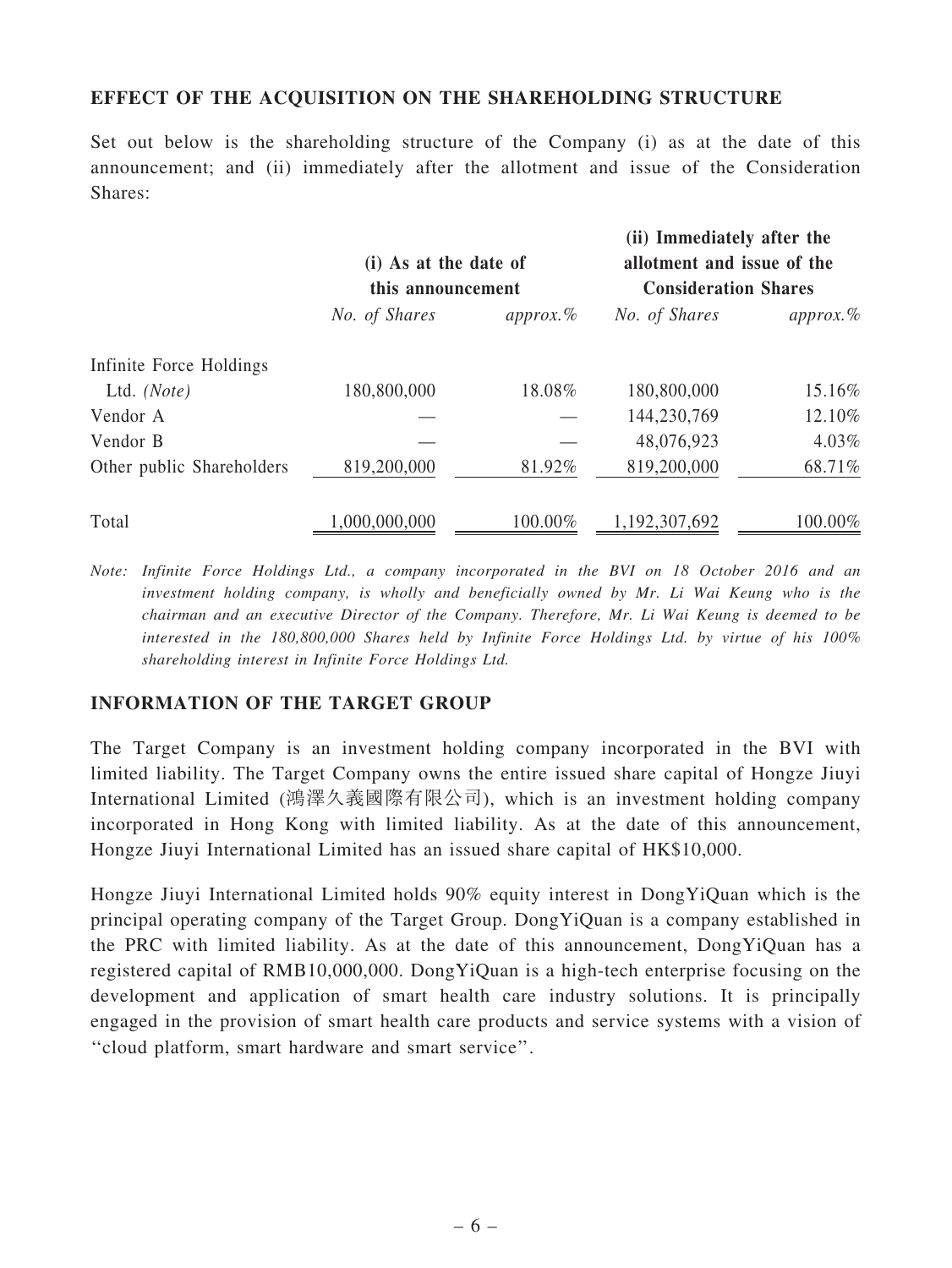# SHAREHOLDING STRUCTURE OF THE TARGET GROUP

Set out below is the shareholding structure of the Target Group:

# Immediately prior to Completion



Note: Upon Completion, Vendor A and Vendor B will hold approximately 12.10% and 4.03% of the issued share capital of the Company as enlarged by the allotment and issue of the Consideration Shares, respectively. Accordingly, Vendor A will become a Substantial Shareholder, thus a Connected Person of the Company.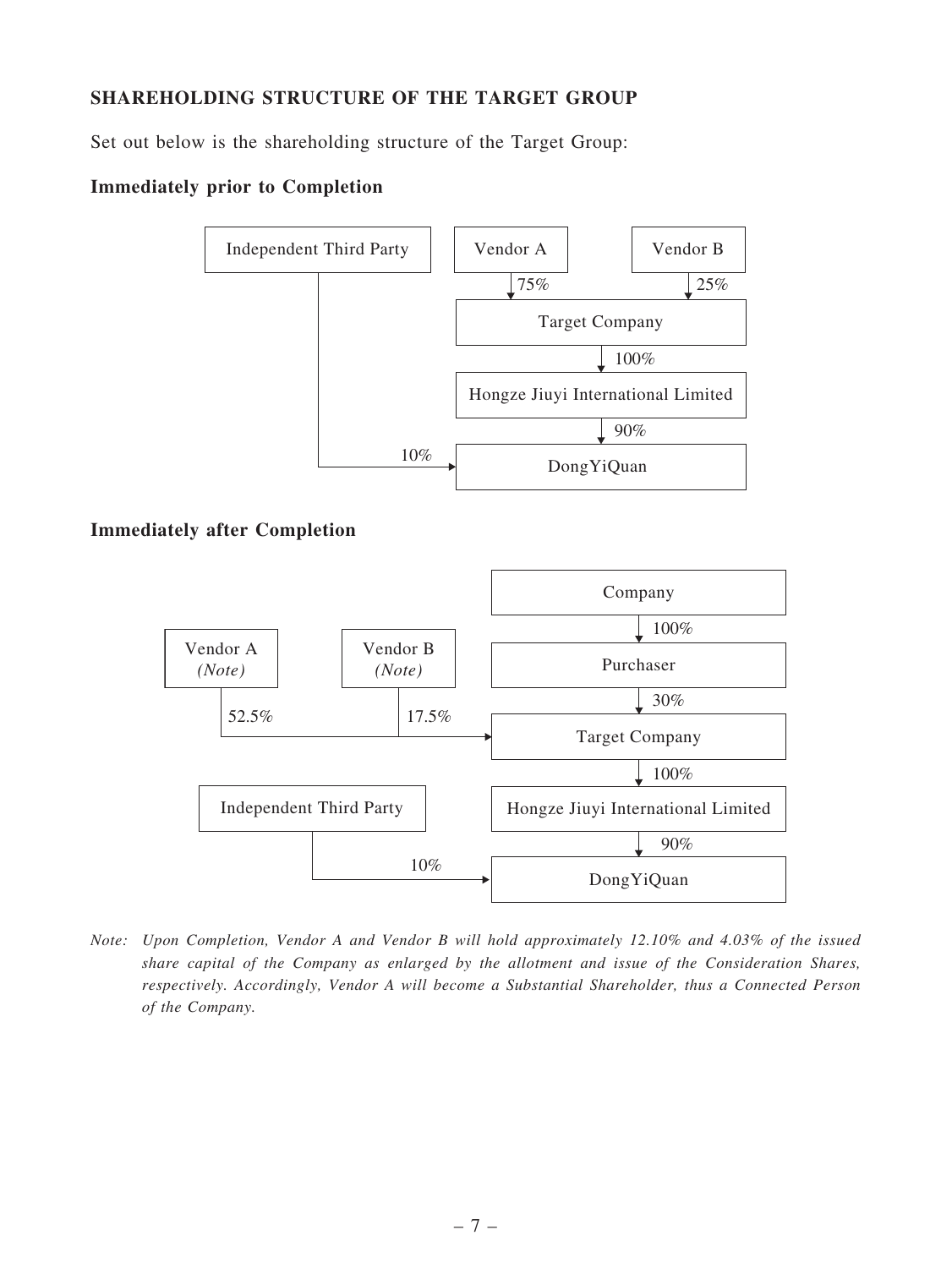#### Financial information of the Target Group

The Target Company and Hongze Jiuyi International Limited do not carry on any business other than holding indirectly or directly (as the case may be) the 90% equity interest in DongYiQuan. DongYiQuan is principally engaged in the development and application of smart elderly care solutions in the PRC.

Set out below is the summary of the audited financial figures of DongYiQuan for the financial year ended 31 December 2020 and 2021, respectively:

|                   | For the year ended | For the year ended |
|-------------------|--------------------|--------------------|
|                   | 31 December 2021   | 31 December 2020   |
|                   | (RMB'000)          | (RMB'000)          |
| Revenue           | 6,117.5            | 3,061.8            |
| Profit before tax | 1,951.0            | 650.8              |
| Profit after tax  | 1,933.9            | 650.8              |
|                   |                    | As at 31 December  |
|                   |                    | 2021               |
|                   |                    | (RMB'000)          |
| Net assets        |                    | 5,718.6            |

#### REASONS FOR AND BENEFITS OF THE ACQUISITION

The Group is an investment holding company mainly engaged in the design, marketing, distribution and retail sale of toys and related products.

Whilst remaining focused on developing its existing businesses, the Group has been exploring potential investment opportunities from time to time in order to broaden its profit source and eventually optimise the returns to the Shareholders. Meanwhile, the Board is eyeing on an increasing prevalence of smart home technology and rising public awareness of elderly care in the PRC. Particularly, the PRC government's fourteenth five-year plan for 2021–2025 has stressed the importance of developing smart elderly care services and favourable policies are being promulgated to foster the application of advanced technology into enhancing senior-friendly products and services.

The Target Group is principally engaged in the development and application of smart elderly care solutions in the PRC through its principal operating company, DongYiQuan. DongYiQuan provides a wide array of smart elderly care services and products, including (i) customisation and operation of health care big data management platforms for governmental bodies, elderly care centres and households with multi-functional analytical purposes; and (ii) development and sale of smart devices, such as sensor-based alarm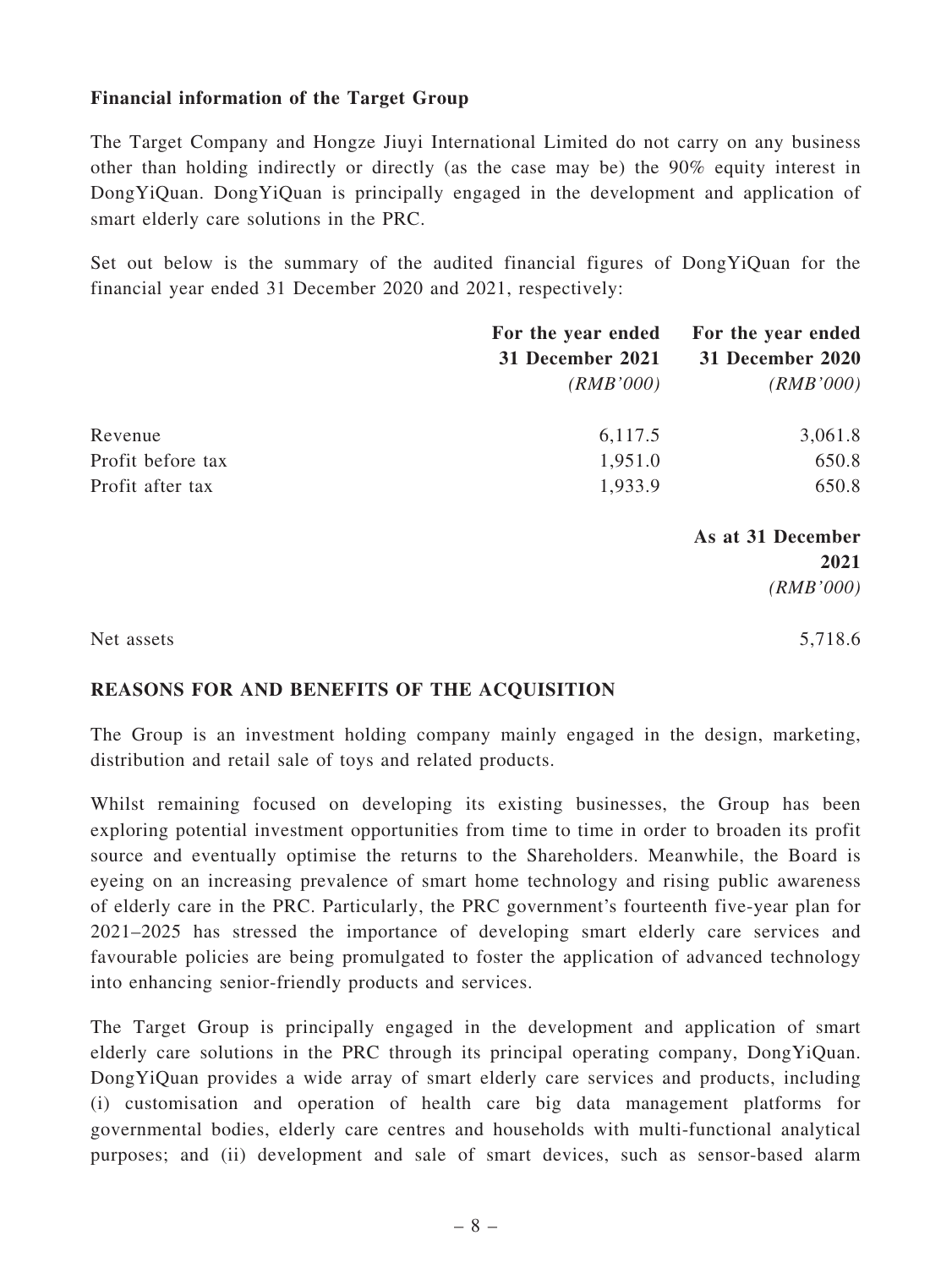systems and remote health conditions monitoring equipment. Since its establishment in 2015, DongYiQuan has cumulated solid clienteles including local government agencies, hospitals, wellness centres, as well as individual households. After review of the business and financial information of DongYiQuan, the Directors are satisfied with the financial performance of the Target Group and are optimistic about its prospects. Further, the Directors consider that it is in line with the Group's investment objective by riding on the upside potential of the smart elderly care service sector and investing in the Target Group.

Based on the above, the Directors are of the view that the terms of the Sale and Purchase Agreement and the Acquisition are on normal commercial terms, fair and reasonable, and in the interests of the Company and the Shareholders as a whole.

# GEM LISTING RULES IMPLICATIONS

As one or more of the applicable percentage ratios (as calculated in accordance with Rule 19.07 of the GEM Listing Rules) are more than 5% but all applicable percentage ratios are less than 25%, the Acquisition constitutes a discloseable transaction of the Company under Chapter 19 of the GEM Listing Rules and is therefore subject to the reporting and announcement requirements under the GEM Listing Rules.

As Completion is subject to and conditional upon fulfilment or waiver (as the case maybe) of the conditions precedent set out in the Sale and Purchase Agreement and the Completion may or may not proceed. Shareholders and potential investors of the Company are advised to exercise caution when dealing in the securities of the Company.

# **DEFINITIONS**

In this announcement, unless the context otherwise requires, capitalized terms used shall have the following meanings:

| "Acquisition" | the acquisition of the Sale Shares by the Purchaser from the<br>Vendors pursuant to the Sale and Purchase Agreement;                                                               |
|---------------|------------------------------------------------------------------------------------------------------------------------------------------------------------------------------------|
| "Board"       | the board of Directors;                                                                                                                                                            |
| " $BVI"$      | British Virgin Islands;                                                                                                                                                            |
| "Company"     | Amuse Group Holding Limited (stock code: 8545), a<br>company incorporated in the Cayman Islands with limited<br>liability whose shares are listed on GEM of the Stock<br>Exchange; |
| "Completion"  | Completion of the Acquisition;                                                                                                                                                     |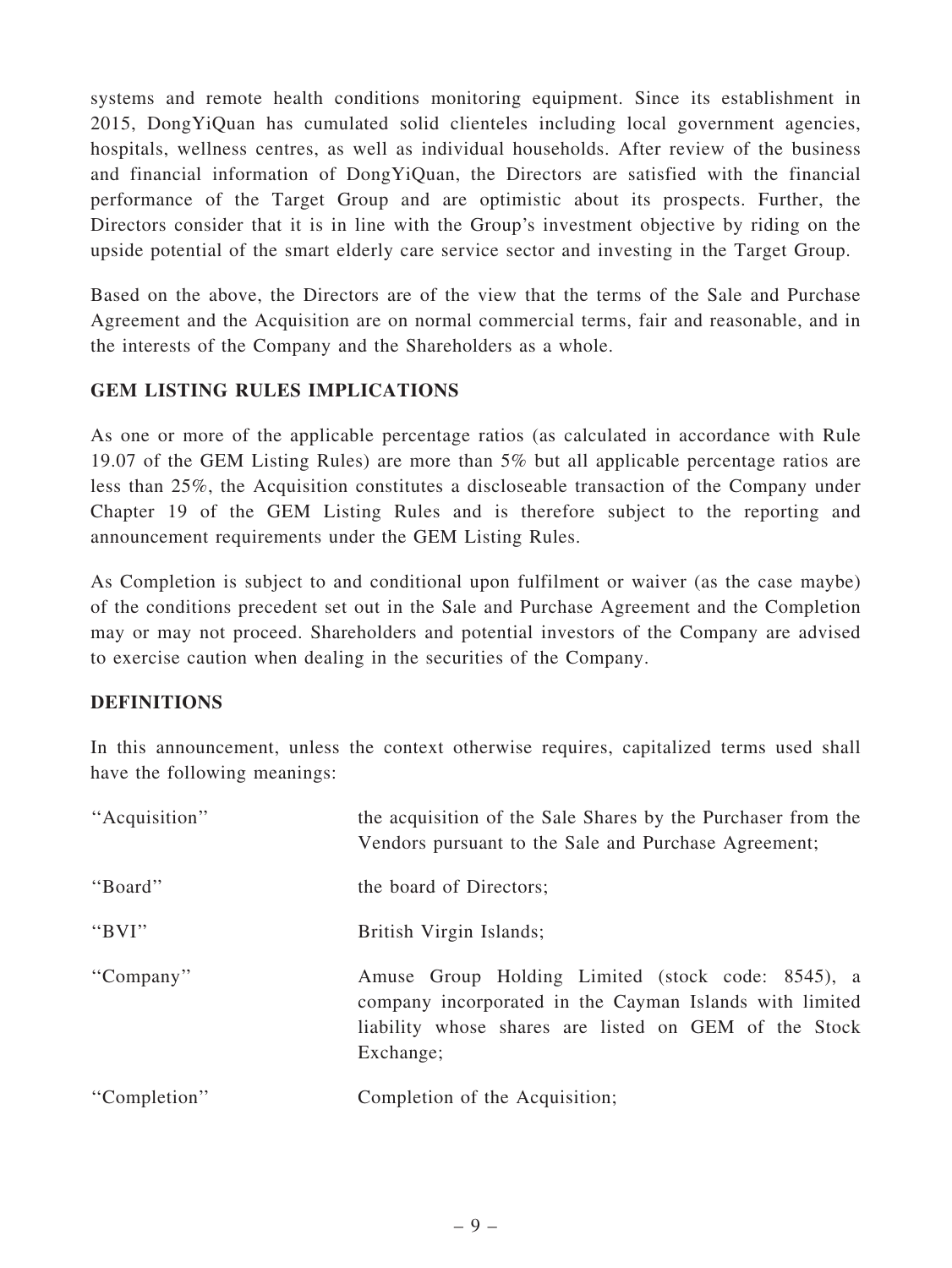| "Completion Date"        | the date on which Completion takes place, which shall be<br>any business day falling within ten business days after<br>satisfaction and/or fulfilment and/or waiver (as the case<br>may be) of all the conditions precedent (or such other date<br>as shall be agreed in writing between the parties pursuant to<br>the Sale and Purchase Agreement; |
|--------------------------|------------------------------------------------------------------------------------------------------------------------------------------------------------------------------------------------------------------------------------------------------------------------------------------------------------------------------------------------------|
| "Connected Person(s)"    | has the meaning ascribed to it under the GEM Listing<br>Rules;                                                                                                                                                                                                                                                                                       |
| "Consideration"          | HK\$10,000,000, being the total consideration for the<br>Acquisition;                                                                                                                                                                                                                                                                                |
| "Consideration Share(s)" | 192,307,692 new Shares to be allotted and issued by the<br>Company free from any encumbrance at the issue price of<br>HK\$0.052 per each such new Share;                                                                                                                                                                                             |
| "Director(s)"            | the director(s) of the Company;                                                                                                                                                                                                                                                                                                                      |
| "Dong YiQuan"            | Guangzhou Mobile Medical Circle Network Technology<br>Co., Ltd.* (廣州動醫圈網絡科技有限公司), a company<br>established in the PRC with limited liability and the<br>principal operating company of the Target Group;                                                                                                                                             |
| "GEM"                    | the GEM of the Stock Exchange;                                                                                                                                                                                                                                                                                                                       |
| "GEM Listing Committee"  | the listing committee of the GEM, which has the meaning<br>ascribed to it under the GEM Listing Rules;                                                                                                                                                                                                                                               |
| "GEM Listing Rules"      | the Rules Governing the Listing of Securities on GEM of<br>the Stock Exchange;                                                                                                                                                                                                                                                                       |
| "General Mandate"        | The general mandate granted to the Directors by the<br>Shareholders at the annual general meeting on 13 August<br>2021 to allot, issue and otherwise deal with up to 20% of<br>the issued share capital of the Company as at the date of<br>the annual general meeting;                                                                              |
| "Group"                  | the Company and its subsidiaries;                                                                                                                                                                                                                                                                                                                    |
| "Hong Kong"              | the Hong Kong Special Administrative Region of the<br>People's Republic of China;                                                                                                                                                                                                                                                                    |
| "HK\$"                   | Hong Kong dollars, the lawful currency of Hong Kong;                                                                                                                                                                                                                                                                                                 |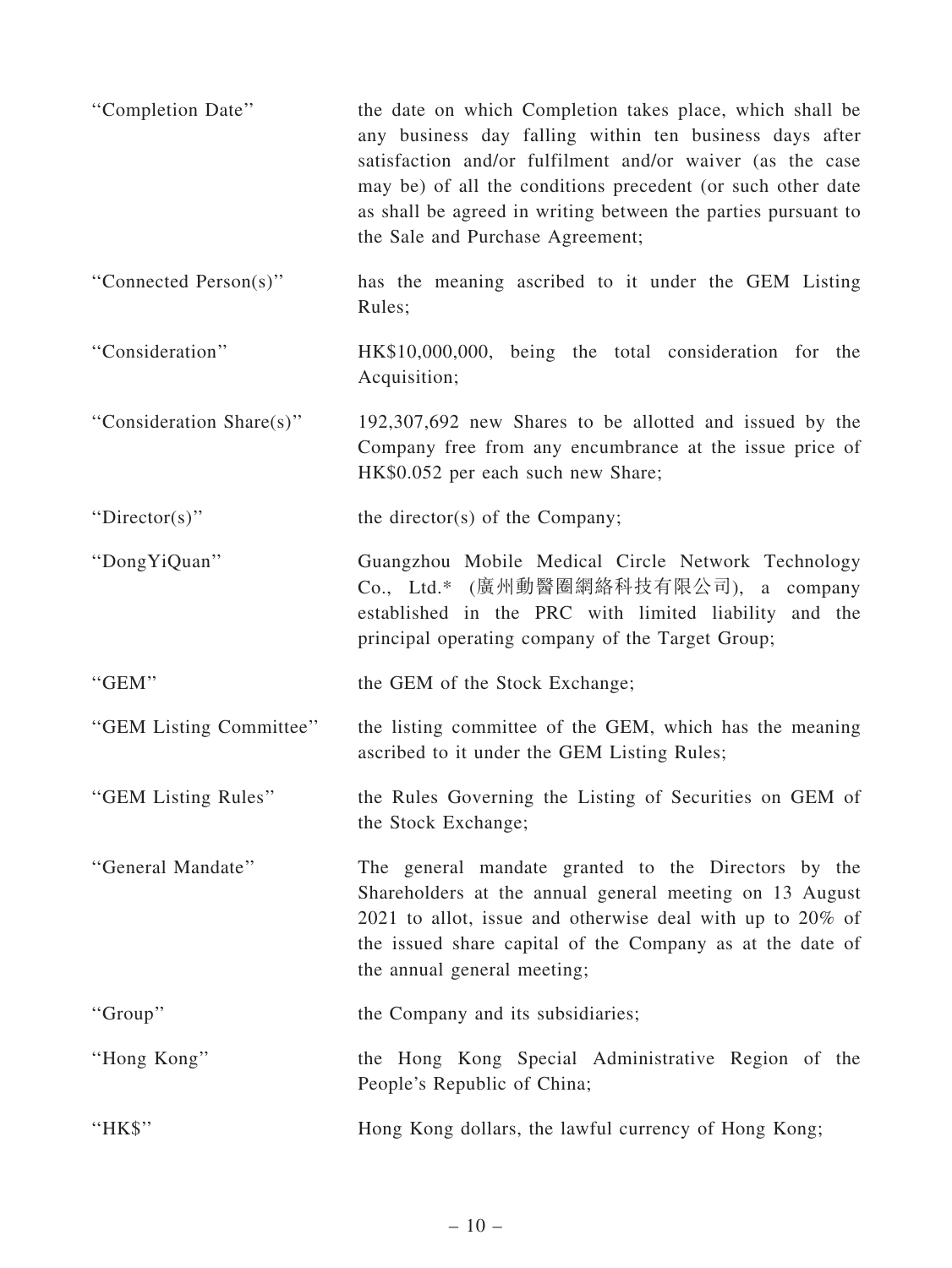| "Independent Third<br>Party $(ies)$ " | a third party independent of and not connected with the<br>Company, its subsidiaries and their Connected Persons;                                                        |
|---------------------------------------|--------------------------------------------------------------------------------------------------------------------------------------------------------------------------|
| "Issue Price"                         | HK\$0.052 per Consideration Share;                                                                                                                                       |
| "MOU"                                 | The memorandum of understanding entered into between<br>the Vendors and the Purchaser on 31 December 2021 in<br>relation to the possible acquisition of the Sale Shares; |
| "PRC"                                 | People's Republic of China, and for the purpose of this<br>announcement only, excluding Hong Kong, the Macau<br>Special Administrative Region of the PRC and Taiwan;     |
| "Purchaser"                           | (佰好有限公司), a company<br>Luck Limited<br>Amuse<br>incorporated in Hong Kong with limited liability and an<br>indirectly wholly-owned subsidiary of the Company;            |
| "RMB"                                 | Renminbi, the lawful currency of the PRC;                                                                                                                                |
| "Sale and Purchase"<br>Agreement"     | the sale and purchase agreement dated 25 April 2022<br>entered into between the Purchaser and the Vendors in<br>relation to the Acquisition;                             |
| "Sale Share(s)"                       | 30% of the issued share capital of the Target Company;                                                                                                                   |
| "Share(s)"                            | ordinary share(s) of HK\$0.01 each in the share capital of<br>the Company;                                                                                               |
| "Shareholder(s)"                      | holder(s) of the Company's Shares;                                                                                                                                       |
| "Stock Exchange"                      | The Stock Exchange of Hong Kong Limited;                                                                                                                                 |
| "Substantial Shareholder(s)"          | has the meaning ascribed to it under the GEM Listing<br>Rules;                                                                                                           |
| "Target Company"                      | Dong YiQuan Network Technology Co., Ltd, an investment<br>holding company incorporated in the BVI with limited<br>liability;                                             |
| "Target Group"                        | the Target Company and its subsidiaries;                                                                                                                                 |
| "Valuation"                           | the independent valuation on the entire equity interest in<br>Dong YiQuan carried out by the Valuer;                                                                     |
| "Valuer"                              | Masterpiece Valuation Advisory Limited, an independent<br>valuer engaged by the Company to carry out the Valuation;                                                      |